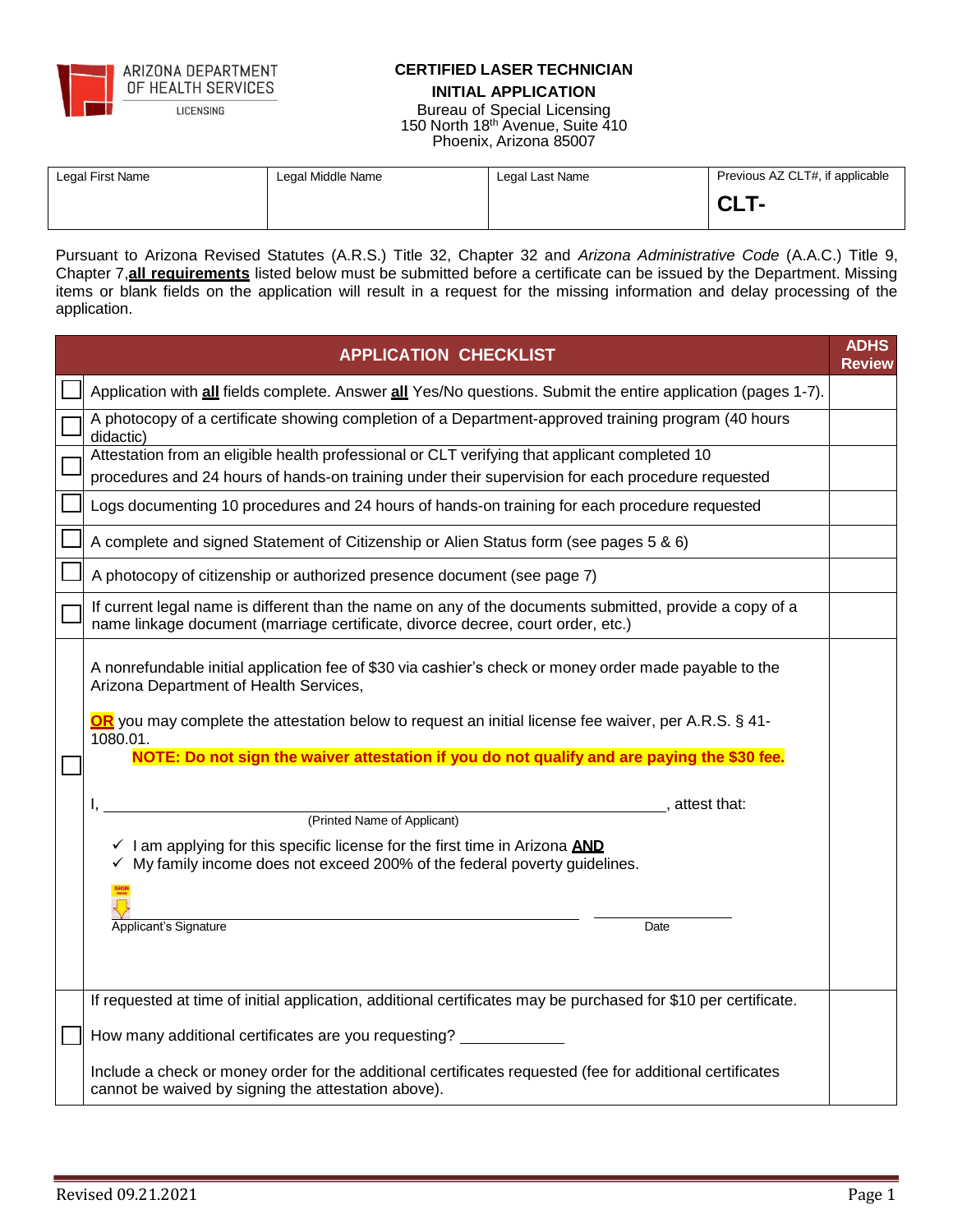| <b>APPLICANT INFORMATION</b>                                                                          |                                                       |                               |                                 |                                       |
|-------------------------------------------------------------------------------------------------------|-------------------------------------------------------|-------------------------------|---------------------------------|---------------------------------------|
| Legal First Name                                                                                      | Legal Middle Name                                     |                               | Legal Last Name                 |                                       |
| Date of Birth (MM/DD/YYYY)                                                                            | Social Security Number (XXX-XX-XXXX)                  |                               | Sex<br>$\neg$ Male              | ∏Female                               |
| <b>Email Address</b>                                                                                  |                                                       | Phone Number (XXX) XXX-XXXX   |                                 |                                       |
|                                                                                                       |                                                       |                               |                                 |                                       |
| <b>Street Address</b><br>Apt, Unit, etc. #                                                            |                                                       |                               |                                 |                                       |
| City                                                                                                  |                                                       | <b>State</b>                  |                                 | Zip Code                              |
|                                                                                                       |                                                       | <b>EMPLOYMENT INFORMATION</b> |                                 |                                       |
| I am not currently employed as a laser technician.                                                    |                                                       |                               |                                 |                                       |
| <b>Current Employer</b>                                                                               | Position                                              |                               |                                 | Dates of employment (MM/YYYY-MM/YYYY) |
| Address of Employer                                                                                   |                                                       | City                          |                                 | <b>State</b>                          |
| Supervisor's Name                                                                                     | Supervisor's Email Address                            |                               |                                 | Supervisor's Telephone Number         |
|                                                                                                       |                                                       | <b>REQUESTED PROCEDURES</b>   |                                 |                                       |
| NOTE: Attestation and logs required for each procedure requested. Forms are available on our website. |                                                       |                               |                                 |                                       |
| □ Acne Scar Reduction<br>□ Non-Ablative Tattoo Removal                                                |                                                       |                               |                                 |                                       |
|                                                                                                       | □ Photo Facial<br>Acquired Adult Hemangioma Reduction |                               |                                 |                                       |
| $\Box$ Cellulite Reduction                                                                            | □ Skin Rejuvenation                                   |                               |                                 |                                       |
| <b>Ephelis Reduction</b><br>П.                                                                        | □ Skin Tightening                                     |                               |                                 |                                       |
| <b>Facial Erythema Reduction</b><br>П.                                                                | □ Solar Lentigo Reduction                             |                               |                                 |                                       |
| Hair Reduction<br>п.                                                                                  | <b>Spider Vein Reduction</b><br>$\Box$                |                               |                                 |                                       |
| Laser Peel<br>П.                                                                                      | п                                                     |                               | <b>Telangiectasia Reduction</b> |                                       |
| Non-Ablative Skin Resurfacing<br>П.                                                                   | □ Wrinkle Reduction                                   |                               |                                 |                                       |
| <b>APPLICANT ATTESTATION</b>                                                                          |                                                       |                               |                                 |                                       |
|                                                                                                       |                                                       |                               |                                 |                                       |
| attest that all information submitted as<br>(Printed Name of Applicant)                               |                                                       |                               |                                 |                                       |
| part of this application is true and accurate.                                                        |                                                       |                               |                                 |                                       |
| Signature of Applicant<br>Date Signed                                                                 |                                                       |                               |                                 |                                       |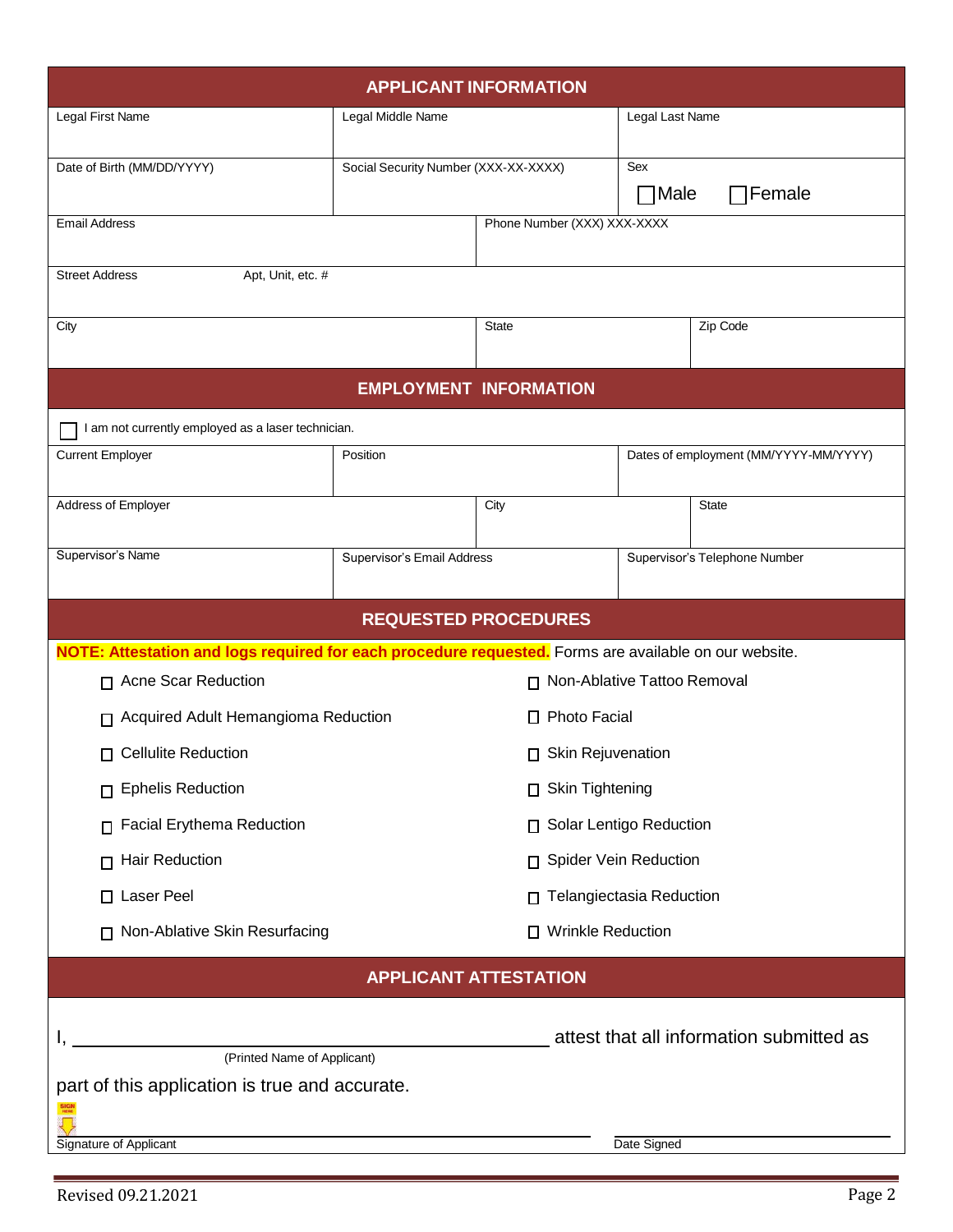#### **NOTICES**

• Pursuant to A.R.S. § 41-1030(B)(E)(F)(G):

B. An agency shall not base a licensing decision in whole or in part on a licensing requirement or condition that is not specifically authorized by statute, rule or state tribal gaming compact. A general grant of authority in statute does not constitute a basis for imposing a licensing requirement or condition unless a rule is made pursuant to that general grant of authority that specifically authorizes the requirement or condition.

E. This section may be enforced in a private civil action and relief may be awarded against the state. The court may award reasonable attorney fees, damages and all fees associated with the license application to a party that prevails in an action against the state for a violation of this section.

F. A state employee may not intentionally or knowingly violate this section. A violation of this section is cause for disciplinary action or dismissal pursuant to the agency's adopted personnel policy.

G. This section does not abrogate the immunity provided by section 12-820.01 or 12-820.02.

- Pursuant to section 41-1093.01, Arizona Revised Statutes, an agency shall limit all occupational regulations to regulations that are demonstrated to be necessary to specifically fulfill a public health, safety or welfare concern. Pursuant to sections 41-1093.02 and 41-1093.03, Arizona Revised Statutes, you have the right to petition this agency to repeal or modify the occupational regulation or bring an action in a court of general jurisdiction to challenge the occupational regulation and to ensure compliance with section 41-1093.01, Arizona Revised Statutes.
- Pursuant to section 32-4302, Arizona Revised Statutes, a person shall be granted an occupational or professional license or certificate if the person has been licensed or certified in another state for at least twelve months, the license or certificate is in the same discipline and at the same practice level as the license or certificate for which the person is applying in this state and the person meets other conditions prescribed by section 32-4302, Arizona Revised Statutes.

| Applicant's Legal First Name | Applicant's Legal Middle Name | Applicant's Last Name |
|------------------------------|-------------------------------|-----------------------|
| I am a U.S. veteran.         | YES □                         | NO D                  |
| I am a U.S. military spouse. | YES                           | NO <sub>1</sub>       |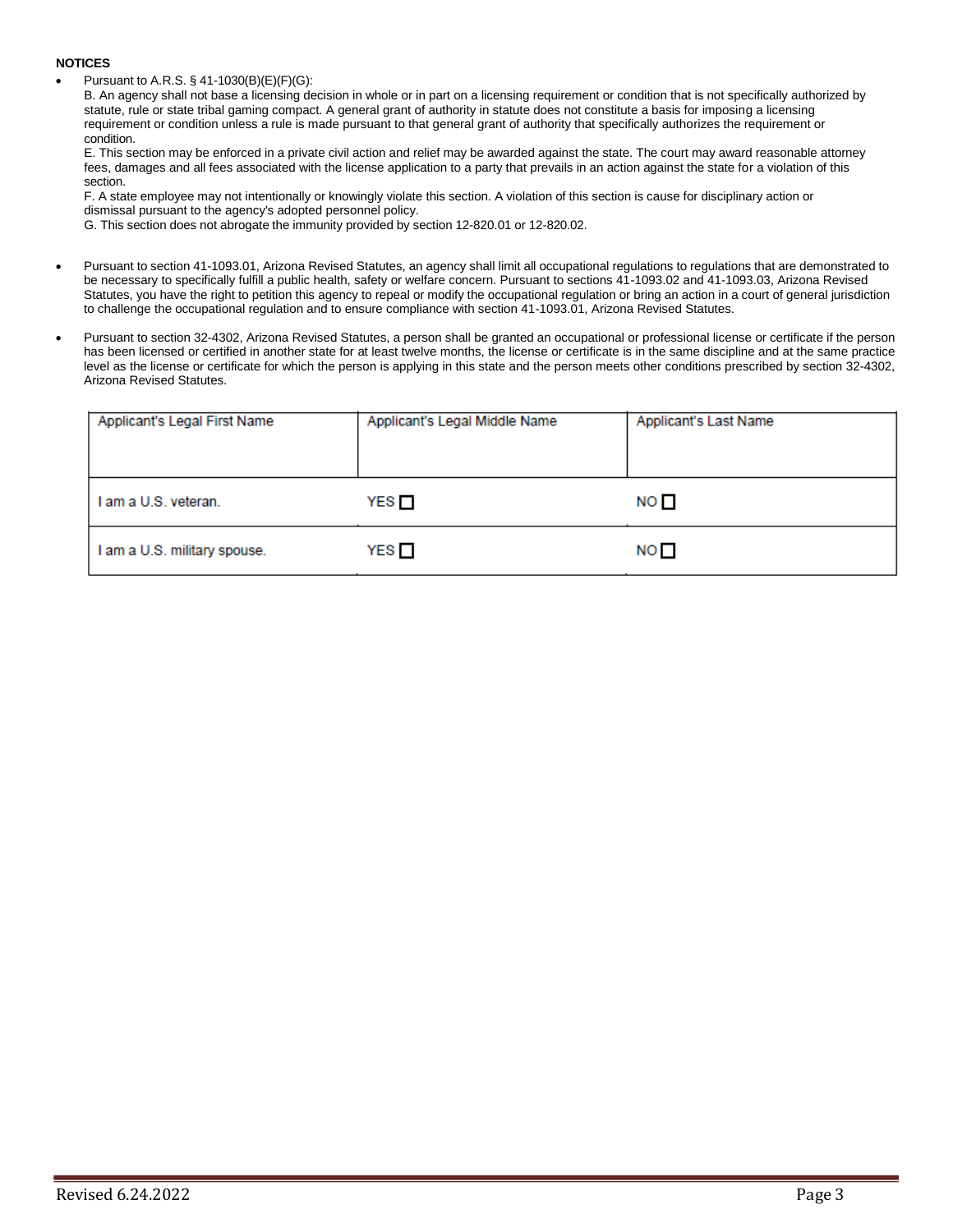

#### LICENSING

### **CLT SUPERVISOR ATTESTATION FORM**

Bureau of Special Licensing 150 North 18th Avenue, Suite 410 Phoenix, Arizona 85007

| <b>APPLICANT INFORMATION</b>                                                                                                                                                                                         |                                                                                                                       |                              |  |
|----------------------------------------------------------------------------------------------------------------------------------------------------------------------------------------------------------------------|-----------------------------------------------------------------------------------------------------------------------|------------------------------|--|
| Legal First Name                                                                                                                                                                                                     | Legal Middle Name                                                                                                     | Legal Last Name              |  |
|                                                                                                                                                                                                                      |                                                                                                                       |                              |  |
|                                                                                                                                                                                                                      | <b>SUPERVISOR INFORMATION</b>                                                                                         |                              |  |
| Legal First Name                                                                                                                                                                                                     | Legal Last Name                                                                                                       | Title                        |  |
| License Number                                                                                                                                                                                                       | <b>Email Address</b><br><b>Telephone Number</b>                                                                       |                              |  |
|                                                                                                                                                                                                                      |                                                                                                                       |                              |  |
| Pursuant to the requirements specified in A.R.S. §32-3233, supervisor is a:                                                                                                                                          |                                                                                                                       |                              |  |
| dentist who specializes in oral and maxillofacial surgery                                                                                                                                                            |                                                                                                                       |                              |  |
| doctor of medicine, doctor of naturopathic medicine, nurse, doctor of osteopathy, or a physician<br>assistant who is acting within their scope of practice                                                           |                                                                                                                       |                              |  |
| CLT who has at least 100 hours of hands-on experience in the procedure(s) supervised                                                                                                                                 |                                                                                                                       |                              |  |
|                                                                                                                                                                                                                      | <b>PROCEDURES</b>                                                                                                     |                              |  |
|                                                                                                                                                                                                                      | Must have completed training required by A.R.S. §32-3233 and A.A.C. R9-7-1438.01, for <b>EACH</b> procedure selected. |                              |  |
| <b>Acne Scar Reduction</b>                                                                                                                                                                                           |                                                                                                                       | Non-Ablative Tattoo Removal  |  |
| Acquired Adult Hermangioma Reduction                                                                                                                                                                                 |                                                                                                                       | <b>Photo Facial</b>          |  |
| <b>Cellulite Reduction</b>                                                                                                                                                                                           |                                                                                                                       | <b>Skin Rejuvenation</b>     |  |
| <b>Skin Tightening</b><br><b>Ephelis Reduction</b>                                                                                                                                                                   |                                                                                                                       |                              |  |
| <b>Facial Erythema Reduction</b><br>Solar Lentigo Reduction                                                                                                                                                          |                                                                                                                       |                              |  |
| <b>Hair Reduction</b>                                                                                                                                                                                                |                                                                                                                       | <b>Spider Vein Reduction</b> |  |
| Laser Peel                                                                                                                                                                                                           |                                                                                                                       | Telangiectasia Reduction     |  |
|                                                                                                                                                                                                                      | Non-Ablative Skin Resurfacing<br><b>Wrinkle Reduction</b>                                                             |                              |  |
|                                                                                                                                                                                                                      | <b>SUPERVISOR ATTESTATION</b>                                                                                         |                              |  |
|                                                                                                                                                                                                                      |                                                                                                                       |                              |  |
| and the state of the state of the state of the state of the state of the state of the state of the state of the                                                                                                      |                                                                                                                       |                              |  |
| completed training that meets the requirements specified in A.R.S. §32-                                                                                                                                              |                                                                                                                       |                              |  |
| 3233(E) and A.A.C. R9-7-1438.01 for each of the procedures selected above under my supervision,                                                                                                                      |                                                                                                                       |                              |  |
| while I was present in the room. I attest that I am qualified to supervise this training pursuant to A.R.S.<br>§32-3233, and I understand the Department may take disciplinary action against a laser technician for |                                                                                                                       |                              |  |
| falsifying documentation.                                                                                                                                                                                            |                                                                                                                       |                              |  |
|                                                                                                                                                                                                                      |                                                                                                                       |                              |  |
| Signature of Supervisor<br>Date Signed                                                                                                                                                                               |                                                                                                                       |                              |  |
|                                                                                                                                                                                                                      |                                                                                                                       |                              |  |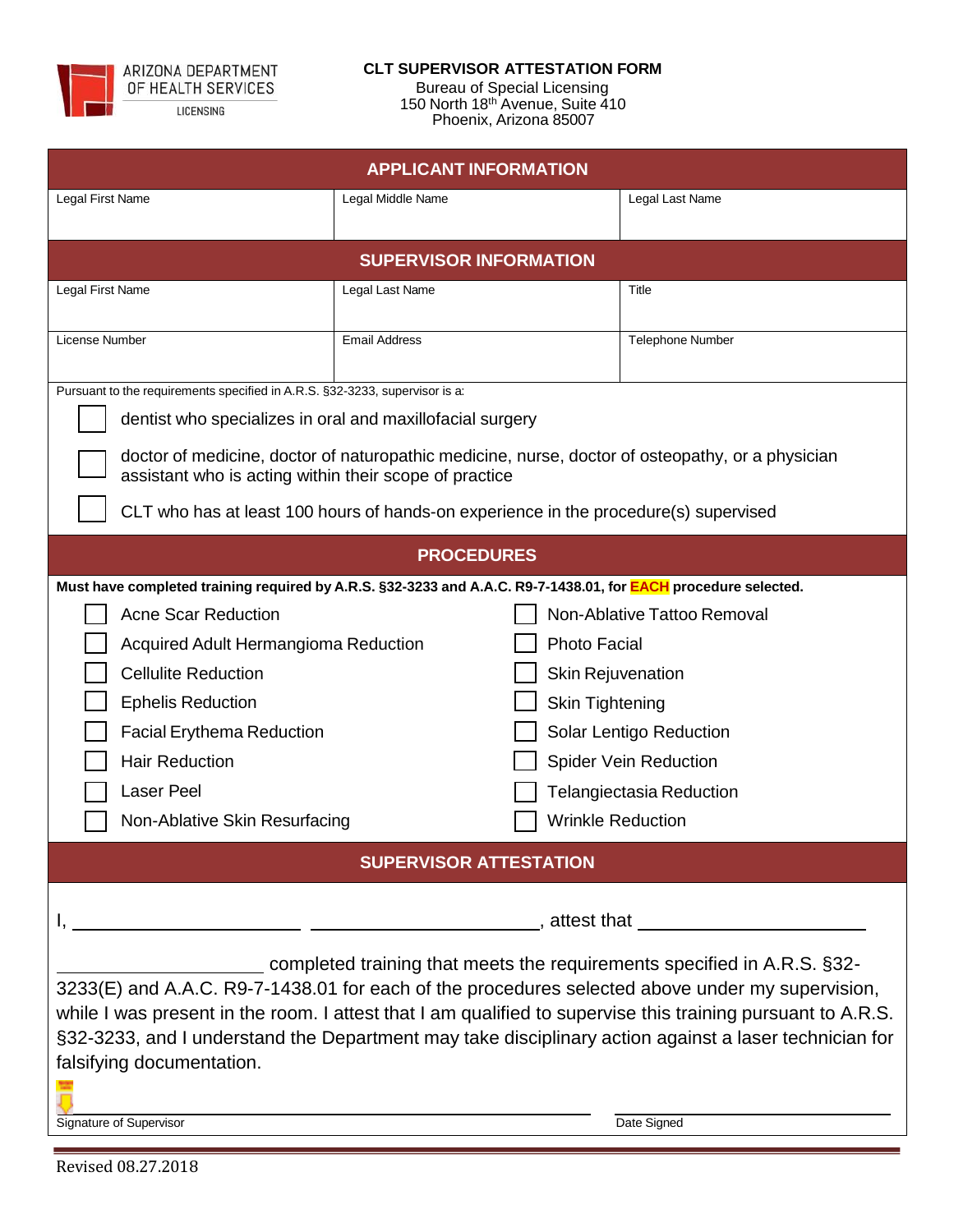

## **ARIZONA STATEMENT OF CITIZENSHIP OR ALIEN STATUS FOR STATE PUBLIC BENEFIT Bureau of Special Licensing**

Title IV of the federal Personal Responsibility and Work Opportunity Reconciliation Act of 1996 (the "Act"), 8 U.S.C. § 1621, provides that, with certain exceptions, only United States citizens, United States non-citizen nationals, non-exempt "qualified aliens" (and sometimes only particular categories of qualified aliens), nonimmigrants, and certain aliens paroled into the United States are eligible to receive state, or local public benefits. With certain exceptions, a professional license and commercial license issued by a State agency is a State public benefit.

Arizona Revised Statutes (A.R.S.) § 41-1080 requires, in general, that a person applying for a license must submit documentation to the license agency that satisfactorily demonstrates the applicant's presence in the United States is authorized under federal law.

#### **Directions:**

- 1. All applicants must complete Sections I, II, and IV. Applicants who are not U.S. citizens or nationals must also complete Section III.
- 2. Submit this completed form and a copy of one or more document(s) from the attached "Evidence of U.S. Citizenship, U.S. National Status, or Alien Status" with your application for license.
	- a. If the document you submit does not contain a photograph, **you must also provide a government issued document that contains your photograph**.
	- b. You must submit supporting legal documentation (i.e. marriage certificate) **if the name on your evidence is not the same as your current legal name**.

| <b>SECTION I - APPLICANT INFORMATION</b>                                 |                                                                |                               |  |
|--------------------------------------------------------------------------|----------------------------------------------------------------|-------------------------------|--|
| Legal First Name                                                         | Legal Middle Name                                              | Legal Last Name               |  |
| Type of Application:                                                     | Initial Application                                            | <b>Renewal Application</b>    |  |
|                                                                          | Medical Radiologic Technologist                                | Laser Technician              |  |
| Type of License/Certification:                                           | Speech Language Pathology                                      | Audiology                     |  |
|                                                                          | Midwifery                                                      | <b>Hearing Aid Dispensing</b> |  |
|                                                                          | <b>SECTION II - CITIZENSHIP OR NATIONAL STATUS DECLARATION</b> |                               |  |
| Are you a citizen or national of the United States?                      | Yes                                                            | <b>No</b>                     |  |
| If you answered 'Yes' to the previous question, indicate place of birth: |                                                                |                               |  |
|                                                                          |                                                                | Country or Territory:         |  |
| If you answered 'Yes,'                                                   |                                                                |                               |  |
| 1. Attach a legible copy of a document from the attached list.           |                                                                |                               |  |
|                                                                          |                                                                |                               |  |
| 2. Skip Section III and go to Section IV.                                |                                                                |                               |  |
| If you answered 'No,' complete sections III and IV.                      |                                                                |                               |  |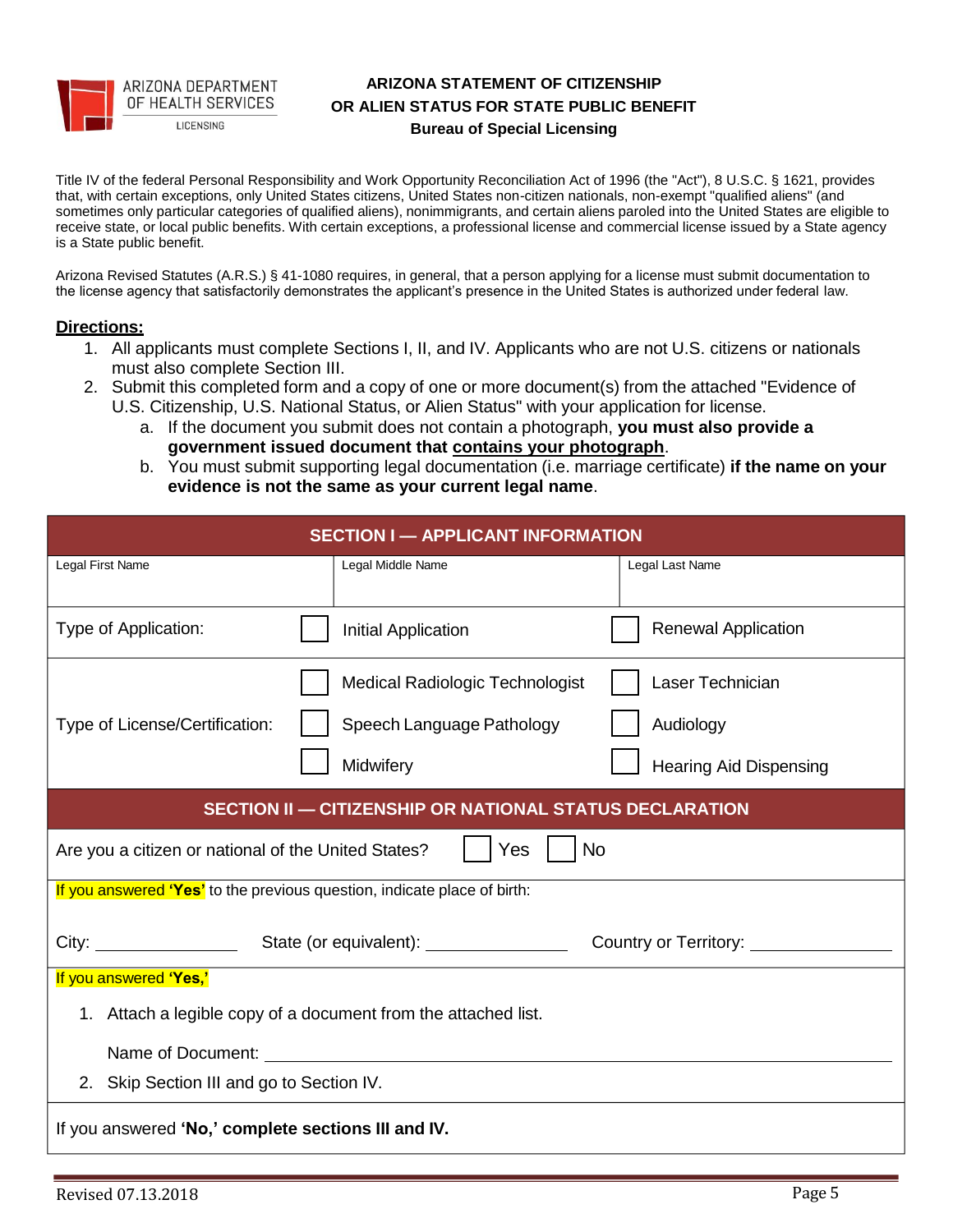To be completed by applicants who are **not citizens or nationals of the United States.**

- 1. Please indicate alien status by checking the appropriate box below.
- 2. Attach a legible copy of a document from the attached list.
	- Name of Document:

Qualified Alien Status (8 U.S.C. §§ 1621(a)(1),-1641(b) and (c))

- $\Box$  1. An alien lawfully admitted for permanent residence under the Immigration and Nationality Act (INA)
- □ 2. An alien who is granted asylum under Section 208 of the INA.
- □ 3. A refugee admitted to the United States under Section 207 of the INA.
- $\Box$  4. An alien paroled into the United States for at least one year under Section 212(d)(5) of the INA.
- $\square$  5. An alien whose deportation is being withheld under Section 243(h) of the INA.
- $\Box$  6. An alien granted conditional entry under Section 203(a)(7) of the INA as in effect prior to April 1, 1980.
- □ 7. An alien who is a Cuban/Haitian entrant.
- $\Box$  8. An alien who has, or whose child or child's parent is a "battered alien" or an alien subject to extreme cruelty in the United States.

Nonimmigrant Status (8 U.S.C. § 1621(a)(2))

- 9. A nonimmigrant under the Immigration and Nationality Act [8 U.S.C § 1101 et seq.] Nonimmigrants are persons who have temporary status for a specific purpose. See 8 U.S.C § 1101(a)(15).
- 10. Alien Paroled into the United States For Less Than One Year (8 U.S.C. § 1621(a)(3))
- $\Box$  11. An alien paroled into the United States for less than one year under Section 212(d)(5) of the INA

Other Persons (8 U.S.C § 1621(c)(2)(A) and (C))

- $\Box$  12. A nonimmigrant whose visa for entry is related to employment in the United States, or
- $\Box$  13. A citizen of a freely associated state, if section 141 of the applicable compact of free association approved in Public Law 99-239 or 99-658 (or a successor provision) is in effect [Freely Associated States include the Republic of the Marshall Islands, Republic of Palau and the Federate States of Micronesia, 48 U.S.C. § 1901 *et seq*.];
- $\Box$  14. A foreign national not physically present in the United States.

Otherwise Lawfully Present

 15. A person not described in categories 1-13 who is otherwise lawfully present in the United States. **PLEASE NOTE: The federal Personal Responsibility and Work Opportunity Reconciliation Act may make persons who fall into this category ineligible for licensure. See 8 U.S.C. § 1621(a).**

# **SECTION IV — DECLARATION**

**ALL applicants** must complete this section.

I declare under penalty of perjury under the laws of the state of Arizona that the answers and evidence I have given are true and correct to the best of my knowledge.

| <b>SIGN</b><br>Signature of Applicant | Date                          |                             |
|---------------------------------------|-------------------------------|-----------------------------|
| Applicant's Legal First Name          | Applicant's Legal Middle Name | Applicant's Legal Last Name |